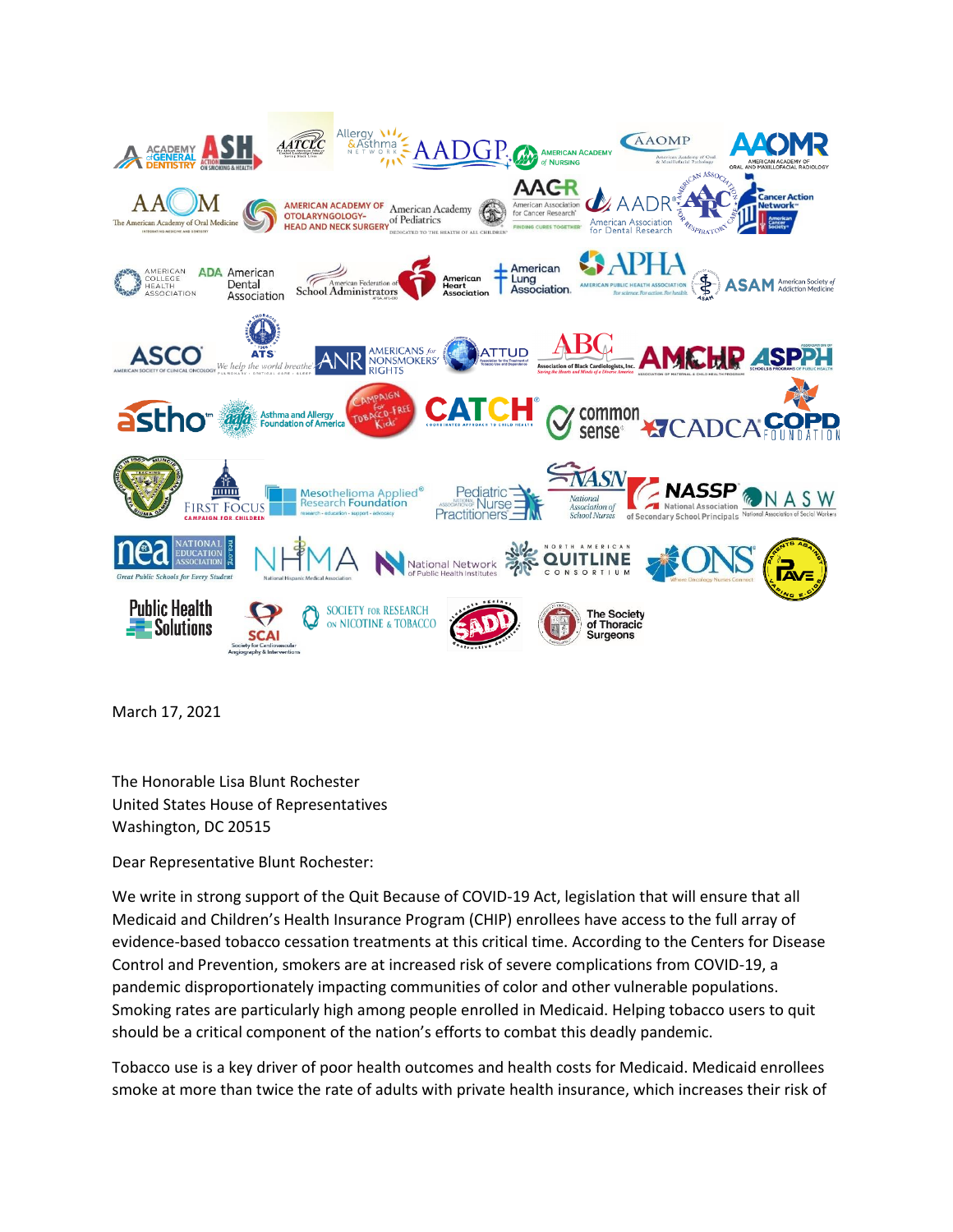cancer, cardiovascular disease, COPD, diabetes, and other tobacco-caused diseases. In addition to harming health, high rates of tobacco use also lead to higher health care costs. Smoking-related diseases account for approximately \$39 billion in annual Medicaid costs.

With the COVID-19 pandemic currently confronting our nation, there has never been a more important time to help tobacco users to quit. Smoking weakens the immune system and increases the risk of respiratory infections. Many of the underlying health conditions that place individuals at greater risk for severe complications from COVID-19 are often caused by tobacco use. There is also growing evidence that e-cigarette use can harm lung health.

Most tobacco users want to quit, and Medicaid and CHIP enrollees who use tobacco products should have access to treatments that give them the best chance to quit successfully. That is especially true during a pandemic of an infectious disease that primarily attacks the lungs. But while all states provide some level of tobacco cessation coverage for Medicaid enrollees, many state Medicaid programs do not cover all evidence-based tobacco cessation treatments and include barriers, like cost sharing and prior authorization requirements, to accessing coverage. In 2018, only 15 states covered all 7 FDA-approved tobacco cessation medications as well as group and individual cessation counseling, and only two of these states covered all treatments without barriers to access.

Your bill addresses these gaps in coverage by extending comprehensive tobacco cessation coverage to all Medicaid and CHIP beneficiaries. It would also reduce barriers to accessing this coverage by eliminating cost sharing and prior authorization requirements. For the duration of the public health emergency and the two-year period that follows, the bill would provide enhanced federal funding to cover the full cost of the benefit as well as state outreach campaigns to educate providers and Medicaid and CHIP enrollees about the benefit.

Expanding coverage of tobacco cessation treatments can pay dividends in terms of improved health and lower health care costs. After Massachusetts expanded its Medicaid tobacco cessation coverage and conducted a campaign to educate Medicaid enrollees and providers about the enhanced coverage, smoking rates among Medicaid recipients decreased from 38 percent to 28 percent over a two-and-ahalf year period. Every dollar the state invested in its Medicaid tobacco cessation benefit and awareness campaign resulted in \$3.12 in health care savings from reduced hospitalizations.

Quitting is one of the most important actions tobacco users can take to improve their health, and Medicaid and CHIP should assist enrollees who want to quit. We applaud you for introducing legislation that would ensure that all Medicaid and CHIP enrollees have barrier-free coverage of evidence-based tobacco cessation treatments. We appreciate your leadership on this issue and look forward to working with you to advance this legislation.

Sincerely,

Academy of General Dentistry

Action on Smoking & Health

African American Tobacco Control Leadership Council

Allergy & Asthma Network

American Academy of Dental Group Practice

American Academy of Nursing

American Academy of Oral and Maxillofacial Pathology